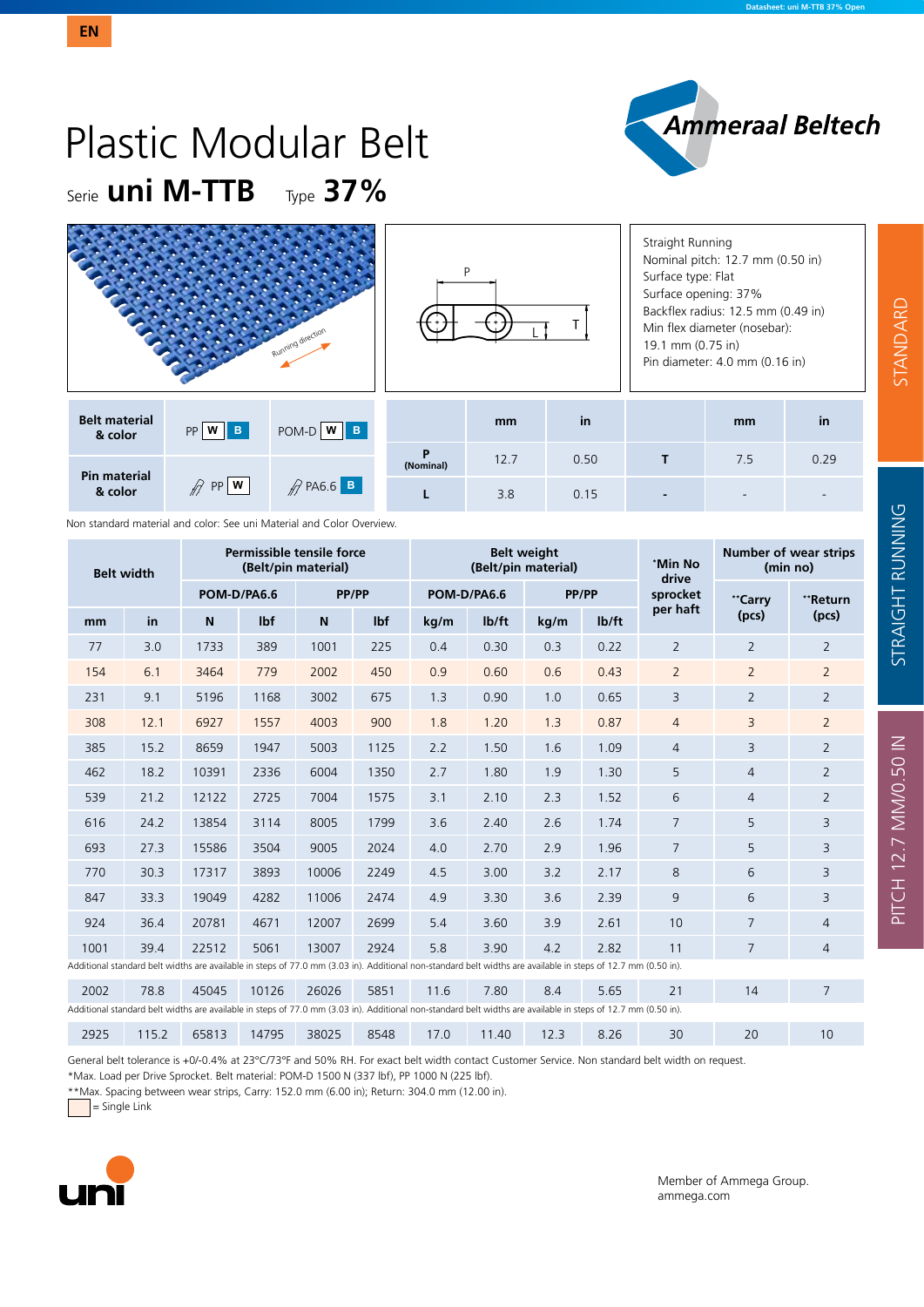#### **Rubber Top Accessories**



## A B <del>H</del>T<br>TIT ⊚T ®T H ╓<del>╎┪┪┍╝┑┍╝┑┍╝┪╶</del>┢╅╌┰┰╌┰<del>╈┪┈┪┪┈┪╝┈┪╝</del>╌┪<del>┷</del>

# 

| <b>Type</b> | <b>Belt</b>      | <b>Rubber</b>    | A   |      | B   |      | н   |      | Link  | Width |      |
|-------------|------------------|------------------|-----|------|-----|------|-----|------|-------|-------|------|
|             | material & color | material & color | mm  | in   | mm  | in   | mm  | in   | size  | mm    | in   |
| Flat        | W<br>PP          | 03<br>W          | 9.2 | 0.36 | 4.6 | 0.18 | 2.2 | 0.09 | K600  | 154.0 | 6.1  |
|             | PP <sub>B</sub>  | 03 K             |     |      |     |      |     |      | K1200 | 308.0 | 12.1 |

Other Non Standard Rubber profiles: See uni Rubber Profile Overview. Backflex radius for Rubber Top: 28 mm (1.10 in).

#### **Accessories**

### **Flight**



| <b>Type</b>     | <b>Material &amp; color</b> | н    |           | Link size | <b>Width</b> |           |  |  |
|-----------------|-----------------------------|------|-----------|-----------|--------------|-----------|--|--|
|                 |                             | mm   | <b>in</b> |           | mm           | <b>in</b> |  |  |
| Flat/Non Stick* | POM-D W B                   | 25.4 | 00.1      | K600      | 152.0        | 5.98      |  |  |

Non standard material and color: See uni Material and Color Overview. Minimum indent is for uni M-TTB flight 0 mm. Increment: 12.7 mm (0.50 in).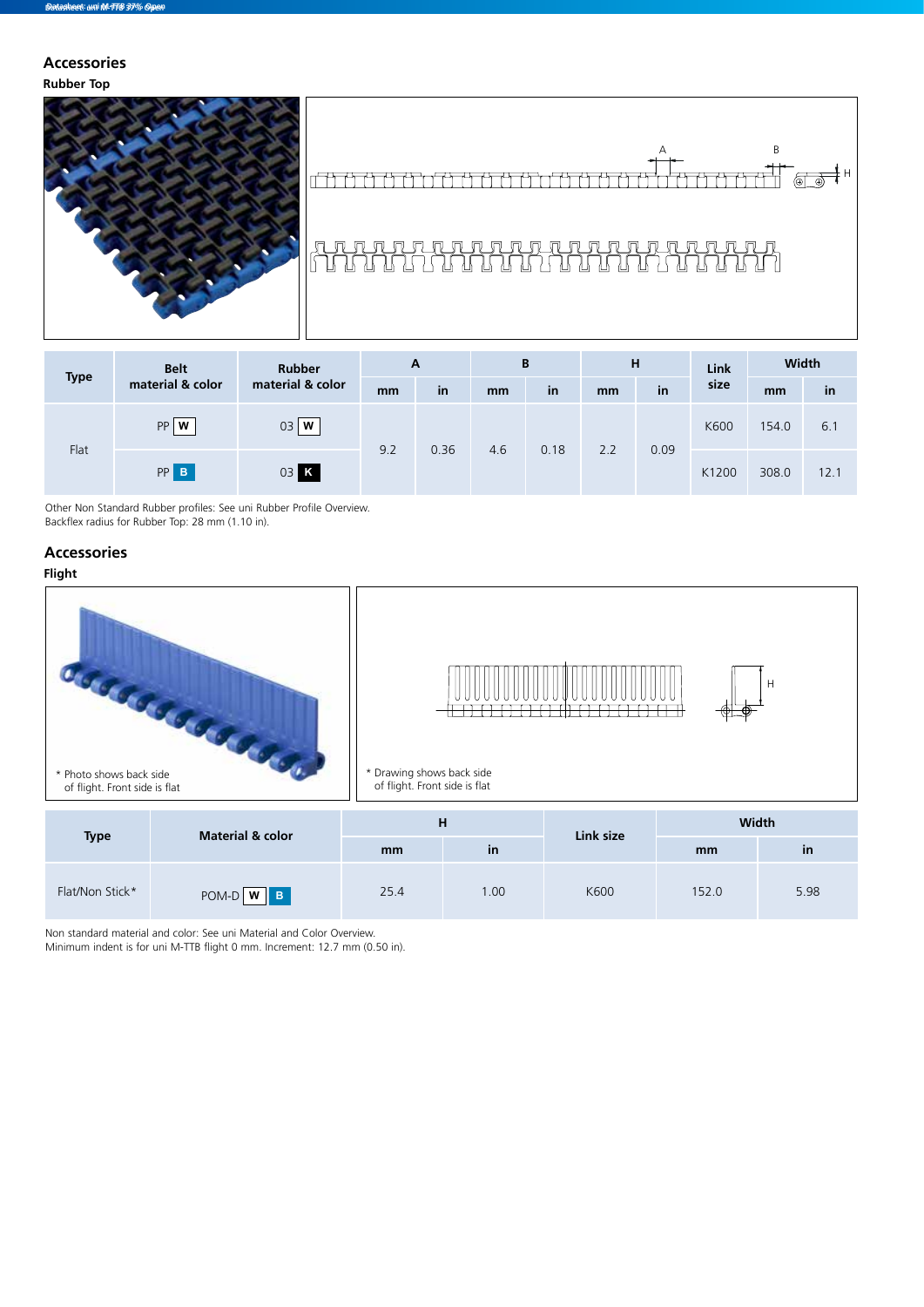### **Accessories**

**Side Guard**



Non standard material and color: See uni Material and Color Overview.

\*Minimum indent is for uni M-TTB Side Guard. Increment: 12.7 mm (0.50 in).

#### **Accessories**





**Datasheet: uni M-TTB 37% Open**

| <b>Type</b> | Roller           | $\mathbf{A}$ |      | B    |      |      | C    | $D$ (min) |      | $E$ (min) |      |
|-------------|------------------|--------------|------|------|------|------|------|-----------|------|-----------|------|
|             | material & color | mm           | in   | mm   | in   | mm   | in   | mm        | in   | mm        | in   |
| Plastic     |                  | 5.7          | 0.22 | 13.0 | 0.51 | 2.75 | 0.11 | 22.0      | 0.87 | 25.4      | 1.00 |
|             | POM-D <b>W</b>   | 16.0         | 0.62 | 13.0 | 0.51 | 2.75 | 0.11 | 22.0      | 0.87 | 38.1      | 1.50 |

Non standard Roller material and color: See uni Material and Color Overview.

#### **Accessories**

**Non standard uni AmFlight for uni M-TTB**



Other non standard option: See uni Amflight Overview.